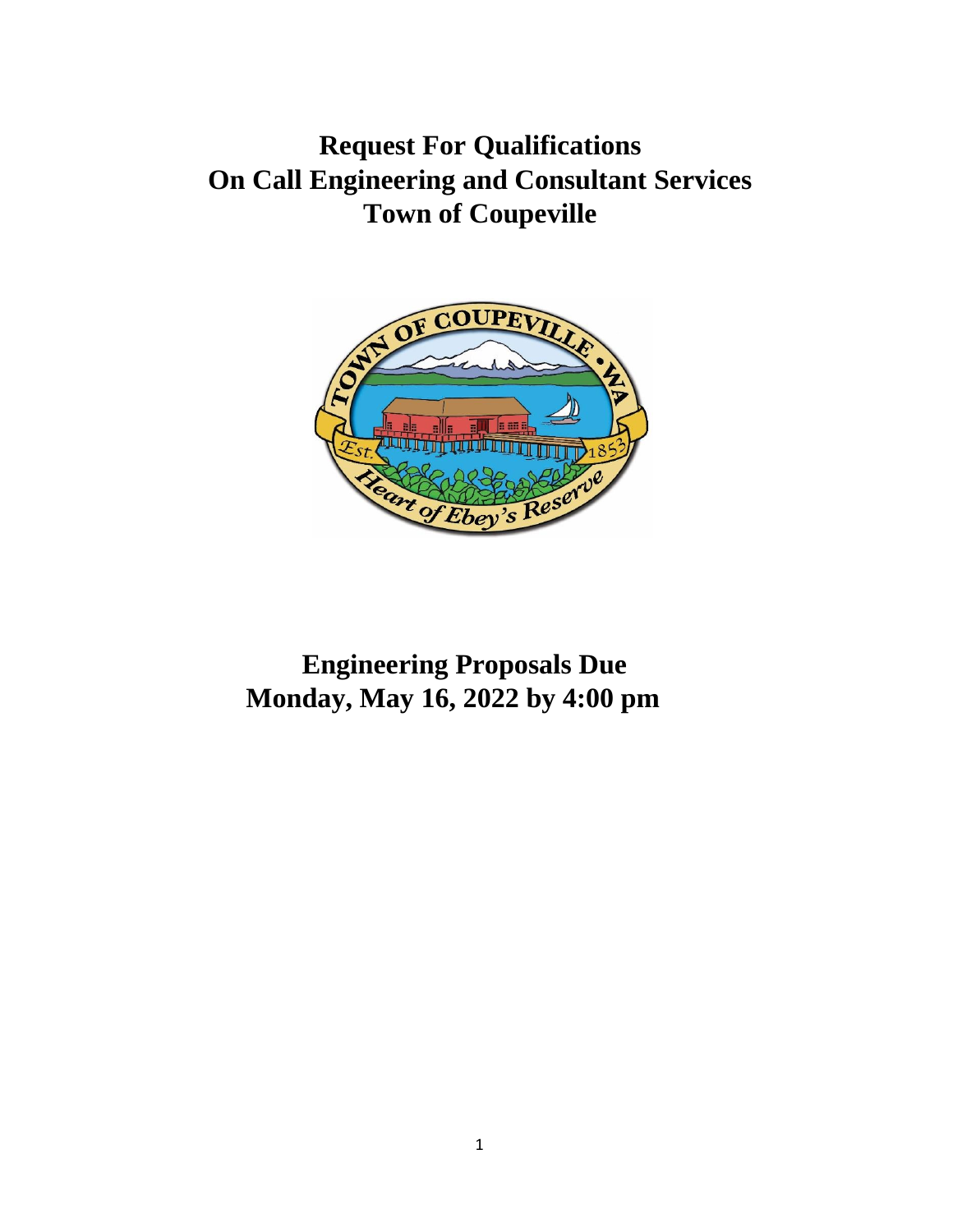# **Table of Contents I Table of Contents**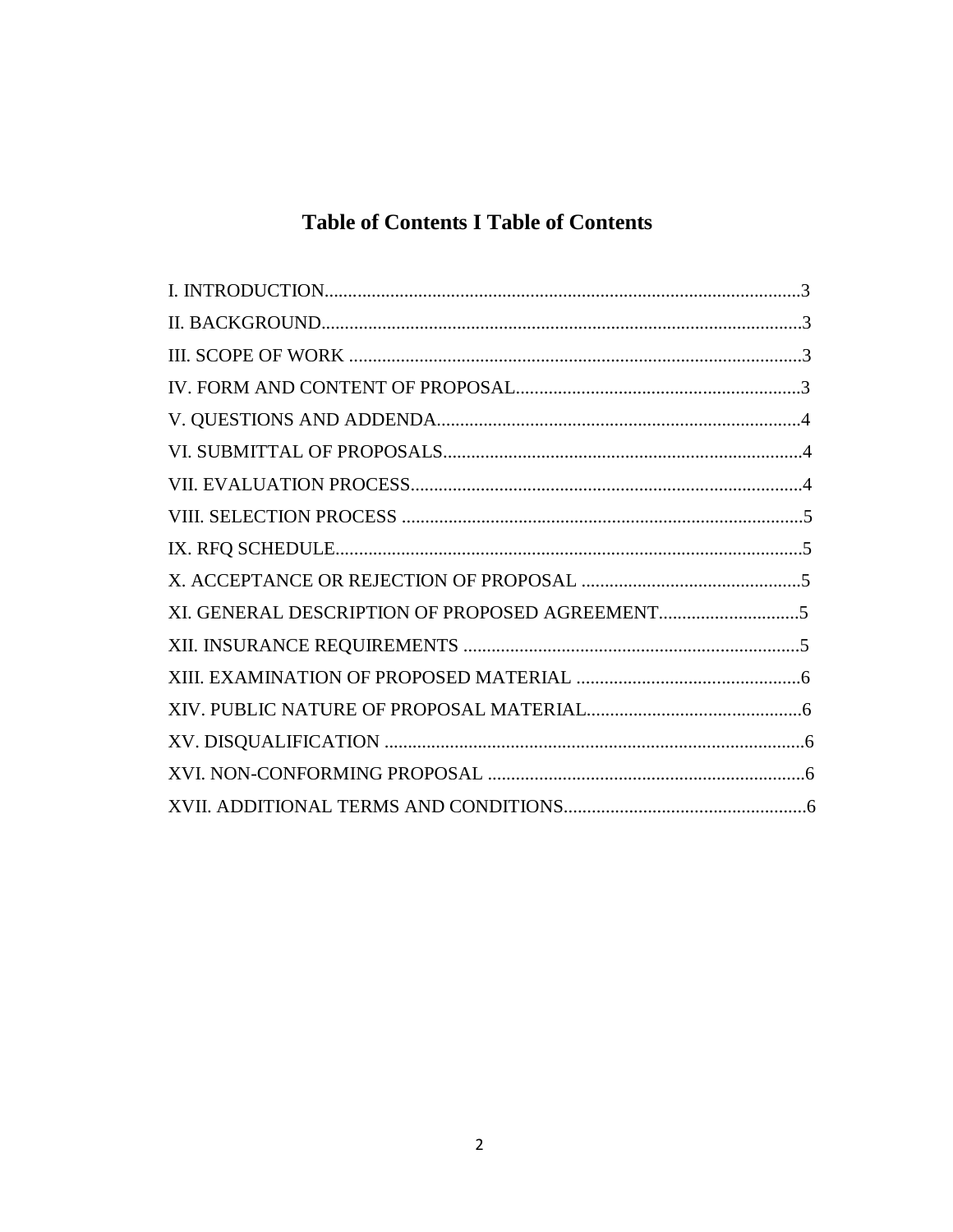#### **I. INTRODUCTION**

The Town of Coupeville is soliciting proposals from qualified firms to provide engineering services for projects in the Town of Coupeville, WA. The selected consultant(s) must be licensed as an Engineer in the State of Washington. The selected consultant shall perform/manage the tasks specified in the "Scope of Work" section of the Request for Proposal (RFQ).

#### **II. BACKGROUND**

The Town of Coupeville is in need of a firm to oversee all aspects of their engineering needs. The engineering work may include, but is not limited to, utility projects including water, wastewater and storm water, street work, transportation projects, public works projects, project management, system plan updates, finding funding sources and grant applications, plan review, and inspections.

# **III. SCOPE OF WORK POTENTIAL INCLUDES, BUT IS NOT LIMITED TO**

- Electrical engineering
- Mechanical engineering
- Civil engineering
- Structural engineering
- Highway Engineering
- Construction drawings
- Construction estimates
- Bid Documents
- Actual grant application
- Project management
- Inspections

# **IV. FORM AND CONTENT OF PROPOSAL**

Proposals shall consist of responses to the questions below. Please clearly label answers when submitting separate answers to any questions. The questions must be completely addressed in the text of proposal and be presented in the order indicated. The submissions are subject to a page limitation of fifteen (15) written pages in twelve-point font. You are also requested to enclose certain information as exhibits, which will not count against the page limit. You may attach additional information as exhibits (which will not count against the page limit). However, responses to questions must be answered within the specified page limit. The Town makes no assurances that any non-requested additional information in exhibits will be reviewed. Consultants are encouraged not to submit lengthy and overly wordy proposals.

Questions:

- 1. Name of Proposer and principal contact person, including office location, address, telephone number and e-mail address.
- 2. Brief description and history of the firm.
- 3. Description of the team assigned to handle the proposed assignments, including the role of each member and location they will be working or commuting from.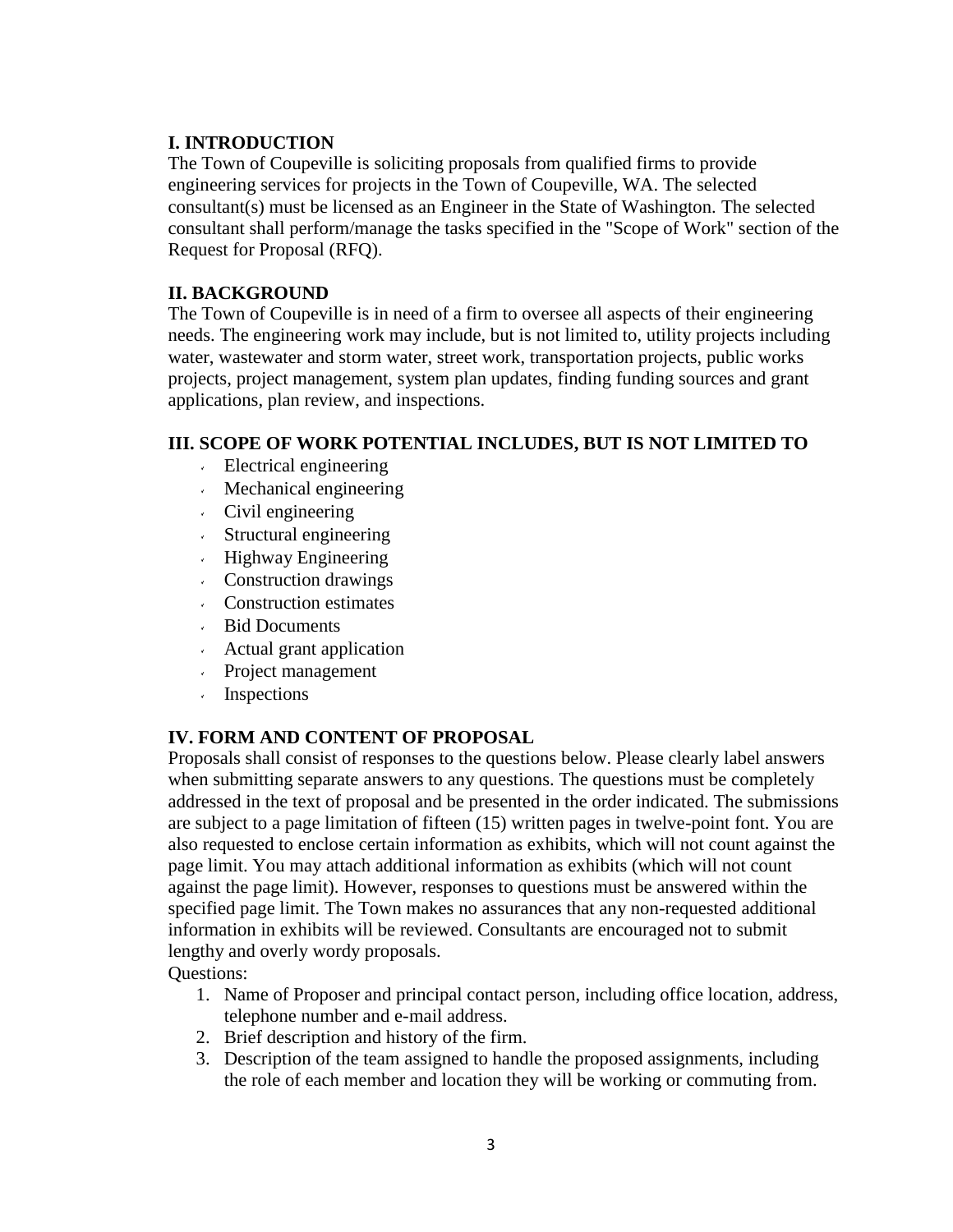Please enclose resumes of each assigned team member as an exhibit to your proposal.

- 4. Indicate date you would be available to begin work.
- 5. Provide as exhibits, listings of your proposed team's experience involving similar project work for municipalities. Please include at least one sewer or stormwater project.
- 6. Please provide three municipal or governmental references.

#### **V. QUESTIONS AND ADDENDA**

Please direct any questions regarding this RFQ, including any request for the Town of Coupeville to issue a formal written clarification or correction of a discrepancy or an omission in this RFQ, via email to Mayor Molly Hugh[es, mayor@townofcoupeville.org,](mailto:mayor@townofcoupeville.org) by the due date specified in the RFQ Schedule. Emails with questions related to this RFQ should include, "Question Regarding Engineering RFQ," in the subject line so they can be readily identified. Any Town of Coupeville response to such a request will be made in the form of an addendum to this RFQ and will be posted on the town's website, "townofcoupeville.org" prior to the proposal due date. All addenda shall become part of this RFQ.

#### **VI. SUBMITTAL OF PROPOSALS**

#### **Please submit one (1) electronic copy in PDF format of your Proposal via email to [mayor@townofcoupeville.org,](mailto:mayor@townofcoupeville.org) not later than 4:00 p.m. Pacific Time on May 16, 2022,** addressed as follows:

#### **Email: [mayor@townofcoupeville.org](mailto:mayor@townofcoupeville.org)**

- Proposals received by the Town of Coupeville after this deadline will not be accepted. Proposals will not be accepted if submitted by FAX.
- Emailed submissions cannot contain zipped files or file attachments larger than 5 Mbytes. It is incumbent upon the proposer to ensure that email transmissions are received at the email address listed above.
- All material submitted in accordance with this RFQ becomes property of the  $\mathbf{v}$ Town of Coupeville and will not be returned.

#### **VII. EVALUATION PROCESS**

Agency staff will review each proposal for completeness and content. Each proposal will be evaluated based upon the relevant qualifications and experience of the consultant. Staff may conduct interviews if necessary, or may complete its evaluation based on the proposals alone. References will also be verified. The proposal review will focus upon the following criteria:

- **1. Professional Qualifications:** Do the qualifications of key personnel to be assigned to the anticipated projects coincide with tasks listed in the Scope of Work? Do assigned personnel have requisite education, experience, and professional qualifications?
- **2. Experience:** Has the firm demonstrated the ability/experience to successfully provide services for municipal public works projects, including governmental project management and record keeping?
- **3. References:** Are the firm's references from past clients and associates favorable? Were deliverables submitted on time and within budget?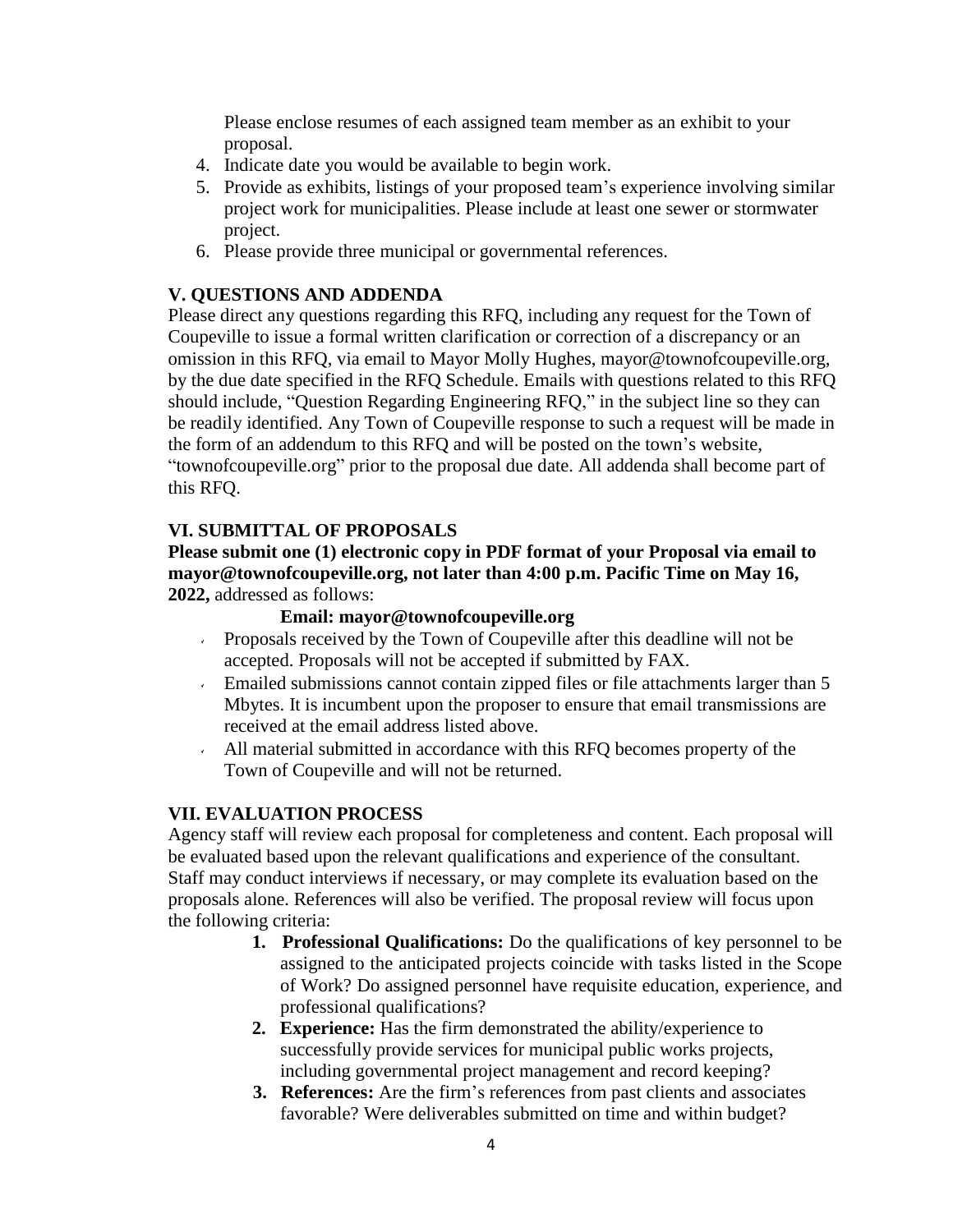**4. Responsiveness:** Ability to respond to requests for service in a timely manner. Availability for meetings, inspections, and on-site work including project management.

Proposals will be ranked on the basis of qualifications. If interviews are conducted, firms selected for interview will be contacted at that time to arrange the date and time for their interview.

### **VIII. SELECTION PROCESS**

Based on staff evaluations the Town will consider selection of a consultant. Preference will be given to firms who have worked with the Town in the past and are familiar with Ebey's Landing National Historical Reserve design guidelines. One firm may be selected or it may be determined that no proposal exhibits the adequate qualifications.

# **IX. RFQ SCHEDULE Proposals Due to Town of Coupeville by 4:00 p.m. on May 16, 2022.**

This RFQ does not commit the Town of Coupeville to pay any costs incurred in the submission of the proposal or in making any necessary studies or analysis in preparation of submission of the proposal.

# **X. ACCEPTANCE OR REJECTION OF PROPOSAL**

The Town of Coupeville reserves the right to accept or reject any and all proposals. The Town of Coupeville also reserves the right to waive any informality or irregularity in any Qualifications. Additionally, the Town of Coupeville may, for any reason, decide not to award an agreement as a result of this RFQ or cancel the RFQ process. The Town of Coupeville shall not be legally bound in any manner by the submission of the proposal. The Town of Coupeville reserves the right to negotiate project deliverables and associated costs.

# **XI. GENERAL DESCRIPTION OF PROPOSED AGREEMENT**

Upon conclusion of the RFQ process, the Town of Coupeville seeks to select a Consultant with which to enter into negotiations for the assignments described. The selected Consultant shall enter into contract negotiations with the Town of Coupeville in substantial conformity with the selected proposal.

# **XII. INSURANCE REQUIREMENTS**

The selected Consultant, at Consultant's sole cost and expense and for the full term of the Agreement or any extension thereof, shall obtain and maintain all of the insurance requirements outlined in the final contract. All policies, endorsements, certificates, and/or binders shall be subject to approval by the Town of Coupeville as to form and content.

The selected Consultant agrees to provide the Town of Coupeville with a copy of said policies, certificates and/or endorsements.

The selected Consultant shall satisfy these insurance requirements prior to approval of the Agreement.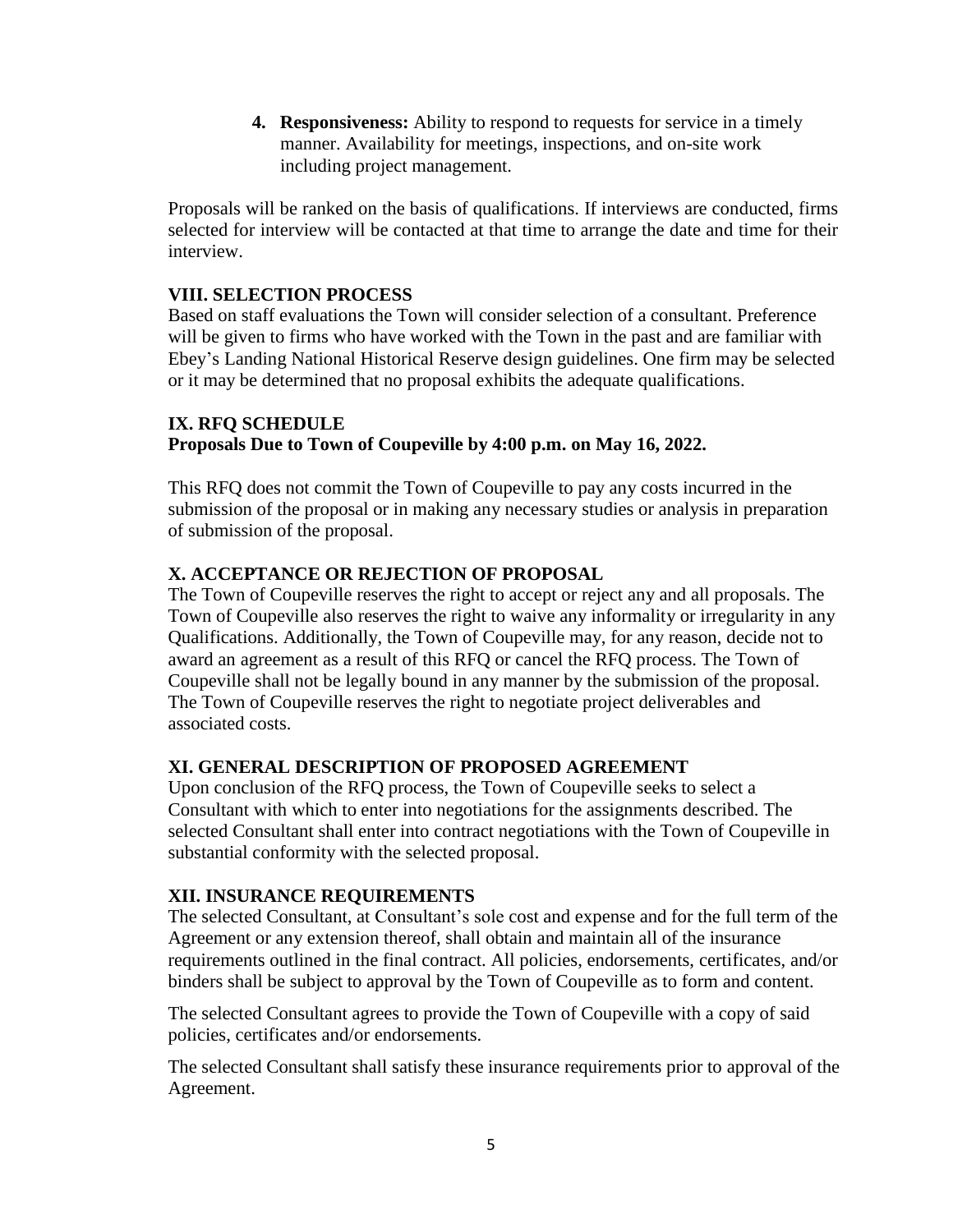#### **XIII. EXAMINATION OF PROPOSED MATERIAL**

The submission of a proposal shall be deemed a representation and certification by the Consultant that they have investigated all aspects of the RFQ, that they are aware of the applicable facts pertaining to the RFQ process, its procedures and requirements, and that they have read and understood the RFQ. No request for modification of the statement shall be considered after its submission on grounds that the Consultant was not fully informed as to any facts or condition.

#### **XIV. PUBLIC NATURE OF PROPOSAL MATERIAL**

Responses to this RFQ become the exclusive property of the Town of Coupeville. At such time as the Mayor recommends a Consultant to the Town Council all proposals received in response to this RFQ become a matter of public record.

#### **XV. DISQUALIFICATION**

Factors such as, but not limited to, any of the following may be considered just cause to disqualify a proposal without further consideration:

- A. Any attempt to improperly influence any member of the selection staff;
- B. Existence of any lawsuit, unresolved contractual claim or dispute between Consultant and the Town of Coupeville or Consultants debarment by the State of Washington;
- C. Evidence of incorrect information submitted as part of the proposal;
- D. Evidence of Consultant's inability to successfully complete the responsibilities and obligations of the proposal; and
- E. Consultant's default under any agreement, which results in termination of the Agreement.

#### **XVI. NON-CONFORMING PROPOSAL**

A proposal shall be prepared and submitted in accordance with the provisions of these RFQ instructions and specifications. Any alteration, omission, addition, variance, or limitation of form or to a proposal may be sufficient grounds for non-acceptance of the proposal, at the sole discretion of the Town of Coupeville.

#### **XVII. ADDITIONAL TERMS AND CONDITIONS**

The following additional terms and conditions are applicable to this RFQ process:

A. This RFQ does not commit the Town of Coupeville to pay any costs incurred in the submission of the proposal or in making any necessary studies or analysis in preparation of submission of the proposal.

B. The Town of Coupeville reserves the right without limitation to:

1. Enter into an agreement with another Consultant/Contractor in the event that the originally selected Consultant/Contractor defaults or fails to execute an agreement with the Town of Coupeville;

2. Modify and re-issue the RFQ;